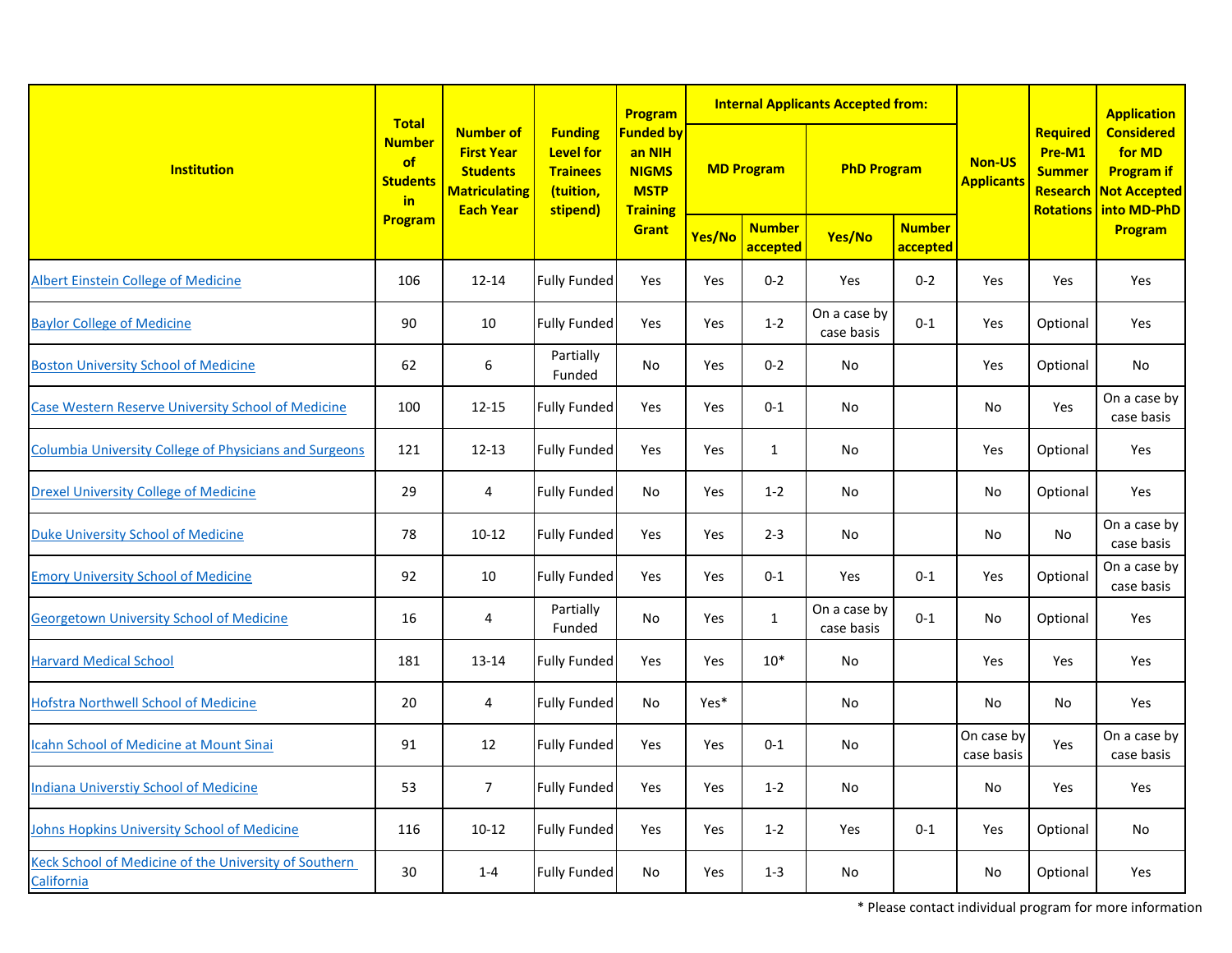| <b>Institution</b>                                                     | <b>Total</b>                                            |                                                                                                      |                                                                                | Program<br><b>Funded by</b><br>an NIH<br><b>NIGMS</b><br><b>MSTP</b><br><b>Training</b> | <b>Internal Applicants Accepted from:</b> |                           |                            |                           |                             |                                                                     | <b>Application</b>                                                              |
|------------------------------------------------------------------------|---------------------------------------------------------|------------------------------------------------------------------------------------------------------|--------------------------------------------------------------------------------|-----------------------------------------------------------------------------------------|-------------------------------------------|---------------------------|----------------------------|---------------------------|-----------------------------|---------------------------------------------------------------------|---------------------------------------------------------------------------------|
|                                                                        | <b>Number</b><br>of<br><b>Students</b><br>in<br>Program | <b>Number of</b><br><b>First Year</b><br><b>Students</b><br><b>Matriculating</b><br><b>Each Year</b> | <b>Funding</b><br><b>Level for</b><br><b>Trainees</b><br>(tuition,<br>stipend) |                                                                                         | <b>MD Program</b>                         |                           | <b>PhD Program</b>         |                           | Non-US<br><b>Applicants</b> | Required<br>Pre-M1<br><b>Summer</b><br>Research<br><b>Rotations</b> | <b>Considered</b><br>for MD<br><b>Program if</b><br>Not Accepted<br>into MD-PhD |
|                                                                        |                                                         |                                                                                                      |                                                                                | Grant                                                                                   | Yes/No                                    | <b>Number</b><br>accepted | Yes/No                     | <b>Number</b><br>accepted |                             |                                                                     | <b>Program</b>                                                                  |
| Louisiana State University School of Medicine in New<br><b>Orleans</b> | 34                                                      | 4                                                                                                    | Partially and<br><b>Fully Funded</b>                                           | <b>No</b>                                                                               | Yes                                       | $\mathbf{1}$              | No                         |                           | No                          | No                                                                  | Yes                                                                             |
| Loyola University Chicago Stricht School of Medicine                   | 21                                                      | $\mathbf{3}$                                                                                         | Fully Funded                                                                   | No                                                                                      | No                                        |                           | No                         |                           | Yes                         | Optional                                                            | On a case by<br>case basis                                                      |
| Marshall University Joan C. Edwards School of Medicine                 | 5                                                       | $\overline{2}$                                                                                       | <b>Fully Funded</b>                                                            | No                                                                                      | Yes                                       | $0 - 1$                   | No                         |                           | No                          | Yes                                                                 | Yes                                                                             |
| <b>Mayo Medical School</b>                                             | 46                                                      | 6                                                                                                    | Fully Funded                                                                   | Yes                                                                                     | Yes*                                      |                           | On a case by<br>case basis | Yes*                      | On case by<br>case basis    | Yes                                                                 | On a case by<br>case basis                                                      |
| <b>Medical College of Wisconsin</b>                                    | 47                                                      | $\boldsymbol{6}$                                                                                     | <b>Fully Funded</b>                                                            | Yes                                                                                     | Yes                                       | $0-1$                     | Yes                        | $0 - 1$                   | Yes                         | Optional                                                            | Yes                                                                             |
| <b>Medical University of South Carolina College of Medicine</b>        | 55                                                      | 8                                                                                                    | <b>Fully Funded</b>                                                            | Yes                                                                                     | Yes                                       | $0 - 1$                   | Yes                        | $0 - 1$                   | Yes                         | Yes                                                                 | On a case by<br>case basis                                                      |
| Michigan State University College of Human Medicine                    | 17                                                      | $\overline{2}$                                                                                       | Partially<br>Funded                                                            | No                                                                                      | Yes                                       | $0 - 1$                   | Yes                        | $0 - 1$                   | On case by<br>case basis    | Optional                                                            | No                                                                              |
| <b>New York University School of Medicine</b>                          | 76                                                      | 11                                                                                                   | Fully Funded                                                                   | Yes                                                                                     | Yes                                       | $0 - 1$                   | No                         |                           | No                          | Yes                                                                 | Yes                                                                             |
| Northwestern University The Feinberg School of<br><b>Medicine</b>      | 110                                                     | $12 - 13$                                                                                            | <b>Fully Funded</b>                                                            | Yes                                                                                     | Yes                                       | $\mathbf{1}$              | No                         |                           | Yes                         | Optional                                                            | On a case by<br>case basis                                                      |
| <b>Ohio State University College of Medicine</b>                       | 64                                                      | 10                                                                                                   | Fully Funded                                                                   | Yes                                                                                     | Yes                                       | $0 - 2$                   | On a case by<br>case basis | $0 - 1$                   | No                          | Yes                                                                 | On a case by<br>case basis                                                      |
| Oregon Health & Science University School of Medicine                  | 36                                                      | 5                                                                                                    | <b>Fully Funded</b>                                                            | Yes                                                                                     | Yes                                       | $0 - 1$                   | Yes                        | $0 - 1$                   | No                          | Optional                                                            | Yes                                                                             |
| Pennsylvania State University College of Medicine                      | 52                                                      | 8                                                                                                    | Fully Funded                                                                   | Yes                                                                                     | Yes                                       | $0 - 1$                   | Yes                        | $0 - 1$                   | Yes                         | Yes                                                                 | No                                                                              |
| Perelman School of Medicine at the University of<br>Pennsylvania       | 186                                                     | 24                                                                                                   | <b>Fully Funded</b>                                                            | Yes                                                                                     | Yes                                       | $0 - 2$                   | On a case by<br>case basis | $0 - 1$                   | Yes                         | Optional                                                            | No                                                                              |
| Rutgers, Robert Wood Johnson Medical School                            | 41                                                      | 6                                                                                                    | Fully Funded                                                                   | No                                                                                      | Yes                                       | $1 - 2$                   | No                         |                           | No                          | Optional                                                            | No                                                                              |
| Saint Louis University School of Medicine                              | 23                                                      | 3                                                                                                    | Partially and<br><b>Fully Funded</b>                                           | No                                                                                      | Yes                                       | $1 - 2$                   | No                         |                           | On case by<br>case basis    | Yes                                                                 | Yes                                                                             |

\* Please contact individual program for more information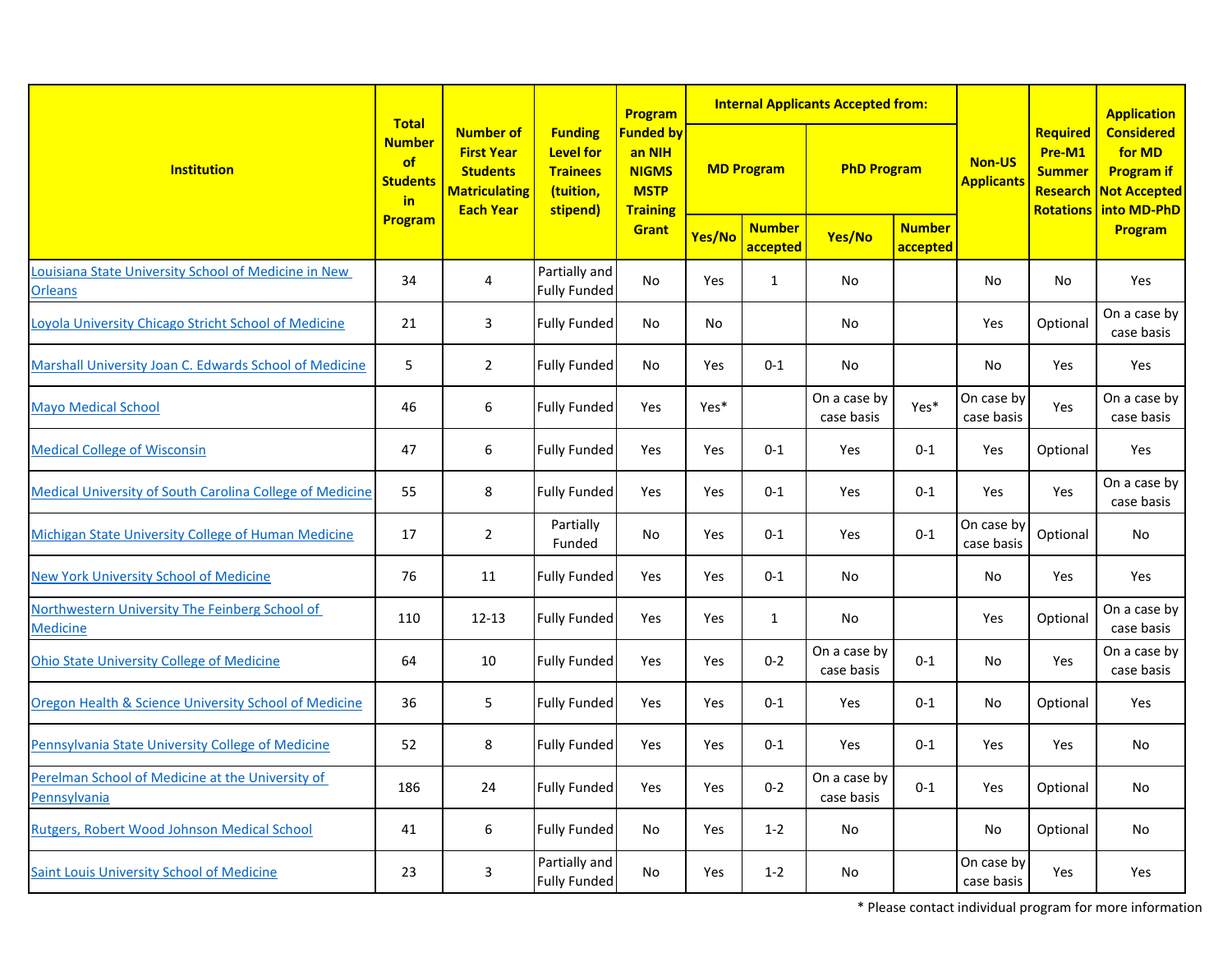| <b>Institution</b>                                                                              | <b>Total</b>                                 |                                                                                                      |                                                                                | Program                                                                               |                   |                           | <b>Internal Applicants Accepted from:</b> |                           |                             |                                                                     | <b>Application</b>                                                              |
|-------------------------------------------------------------------------------------------------|----------------------------------------------|------------------------------------------------------------------------------------------------------|--------------------------------------------------------------------------------|---------------------------------------------------------------------------------------|-------------------|---------------------------|-------------------------------------------|---------------------------|-----------------------------|---------------------------------------------------------------------|---------------------------------------------------------------------------------|
|                                                                                                 | <b>Number</b><br>of<br><b>Students</b><br>in | <b>Number of</b><br><b>First Year</b><br><b>Students</b><br><b>Matriculating</b><br><b>Each Year</b> | <b>Funding</b><br><b>Level for</b><br><b>Trainees</b><br>(tuition,<br>stipend) | <b>Funded by</b><br>an NIH<br><b>NIGMS</b><br><b>MSTP</b><br><b>Training</b><br>Grant | <b>MD Program</b> |                           | <b>PhD Program</b>                        |                           | Non-US<br><b>Applicants</b> | Required<br>Pre-M1<br><b>Summer</b><br>Research<br><b>Rotations</b> | <b>Considered</b><br>for MD<br><b>Program if</b><br>Not Accepted<br>into MD-PhD |
|                                                                                                 | Program                                      |                                                                                                      |                                                                                |                                                                                       | Yes/No            | <b>Number</b><br>accepted | Yes/No                                    | <b>Number</b><br>accepted |                             |                                                                     | <b>Program</b>                                                                  |
| Sidney Kimmel Medical College at Thomas Jefferson<br><b>University</b>                          | 40                                           | 5                                                                                                    | <b>Fully Funded</b>                                                            | No                                                                                    | Yes               | $0 - 1$                   | No                                        |                           | On case by<br>case basis    | Optional                                                            | On a case by<br>case basis                                                      |
| <b>Stanford University School of Medicine</b>                                                   | 99                                           | 10                                                                                                   | <b>Fully Funded</b>                                                            | Yes                                                                                   | Yes               | $2 - 4$                   | Yes                                       | $0 - 2$                   | No                          | Optional                                                            | Yes                                                                             |
| <b>State University of New York Upstate Medical University</b>                                  | 25                                           | 5                                                                                                    | <b>Fully Funded</b>                                                            | No                                                                                    | Yes               | $0-1$                     | No                                        |                           | Yes                         | Yes                                                                 | On a case by<br>case basis                                                      |
| <b>Stony Brook University School of Medicine</b>                                                | 63                                           | $6-8$                                                                                                | Fully Funded                                                                   | Yes                                                                                   | Yes               | $0 - 2$                   | On a case by<br>case basis                |                           | No                          | Optional                                                            | On a case by<br>case basis                                                      |
| <b>Texas A&amp;M Health Science Center College of Medicine</b>                                  | 29                                           | $8 - 9$                                                                                              | <b>Fully Funded</b>                                                            | No                                                                                    | Yes*              |                           | Yes*                                      |                           | Yes                         | Yes                                                                 | On a case by<br>case basis                                                      |
| Texas Tech University Health Sciences Center School of<br><b>Medicine</b>                       | 10                                           | 3                                                                                                    | <b>Fully Funded</b>                                                            | No                                                                                    | Yes               | $0 - 2$                   | Yes                                       | $0 - 1$                   | No                          | Yes                                                                 | Yes                                                                             |
| The University of Texas Health Science Center School of<br><b>Medicine at San Antonio</b>       | 34                                           | 5                                                                                                    | <b>Fully Funded</b>                                                            | No                                                                                    | Yes               | $0-1$                     | Yes                                       | $0 - 1$                   | No                          | Yes                                                                 | On a case by<br>case basis                                                      |
| <b>Tufts University School of Medicine</b>                                                      | 40                                           | 5                                                                                                    | <b>Fully Funded</b>                                                            | Yes                                                                                   | Yes               | $0 - 1$                   | On a case by<br>case basis                | $0 - 1$                   | No                          | Yes                                                                 | Yes                                                                             |
| Uniformed Services University of the Health Sciences<br><b>Edward Hebert School of Medicine</b> | $\boldsymbol{6}$                             | $1 - 2$                                                                                              | <b>Fully Funded</b>                                                            | No                                                                                    | No                |                           | No                                        |                           | No                          | Yes                                                                 | Yes                                                                             |
| University of Buffalo State University of New York School<br>of Medicine & Biomedical Sciences  | 26                                           | 4                                                                                                    | Fully Funded                                                                   | No                                                                                    | Yes               | $0 - 1$                   | No                                        |                           | No                          | Optional                                                            | Yes                                                                             |
| University of Alabama School of Medicine                                                        | 61                                           | 8                                                                                                    | <b>Fully Funded</b>                                                            | Yes                                                                                   | Yes               | $0 - 1$                   | Yes                                       | $0 - 1$                   | No                          | Yes                                                                 | On a case by<br>case basis                                                      |
| University of Arizona College of Medicine                                                       | 11                                           | 5                                                                                                    | <b>Fully Funded</b>                                                            | No                                                                                    | Yes*              |                           | On a case by<br>case basis                | $0 - 1$                   | No                          | No                                                                  | Yes                                                                             |
| University of Arkansas for Medical Sciences College of<br><b>Medicine</b>                       | 19                                           | $3 - 4$                                                                                              | Partially and<br><b>Fully Funded</b>                                           | No                                                                                    | Yes               | $1 - 2$                   | No                                        |                           | No                          | Yes                                                                 | Yes                                                                             |
| University of California, Davis School of Medicine                                              | 13                                           | 3                                                                                                    | Fully Funded                                                                   | No                                                                                    | Yes               | $0 - 2$                   | No                                        |                           | No                          | No                                                                  | Yes                                                                             |
| University of California, Irvine School of Medicine                                             | 42                                           | 6                                                                                                    | <b>Fully Funded</b>                                                            | Yes                                                                                   | Yes*              |                           | Yes*                                      |                           | No                          | No                                                                  | Yes                                                                             |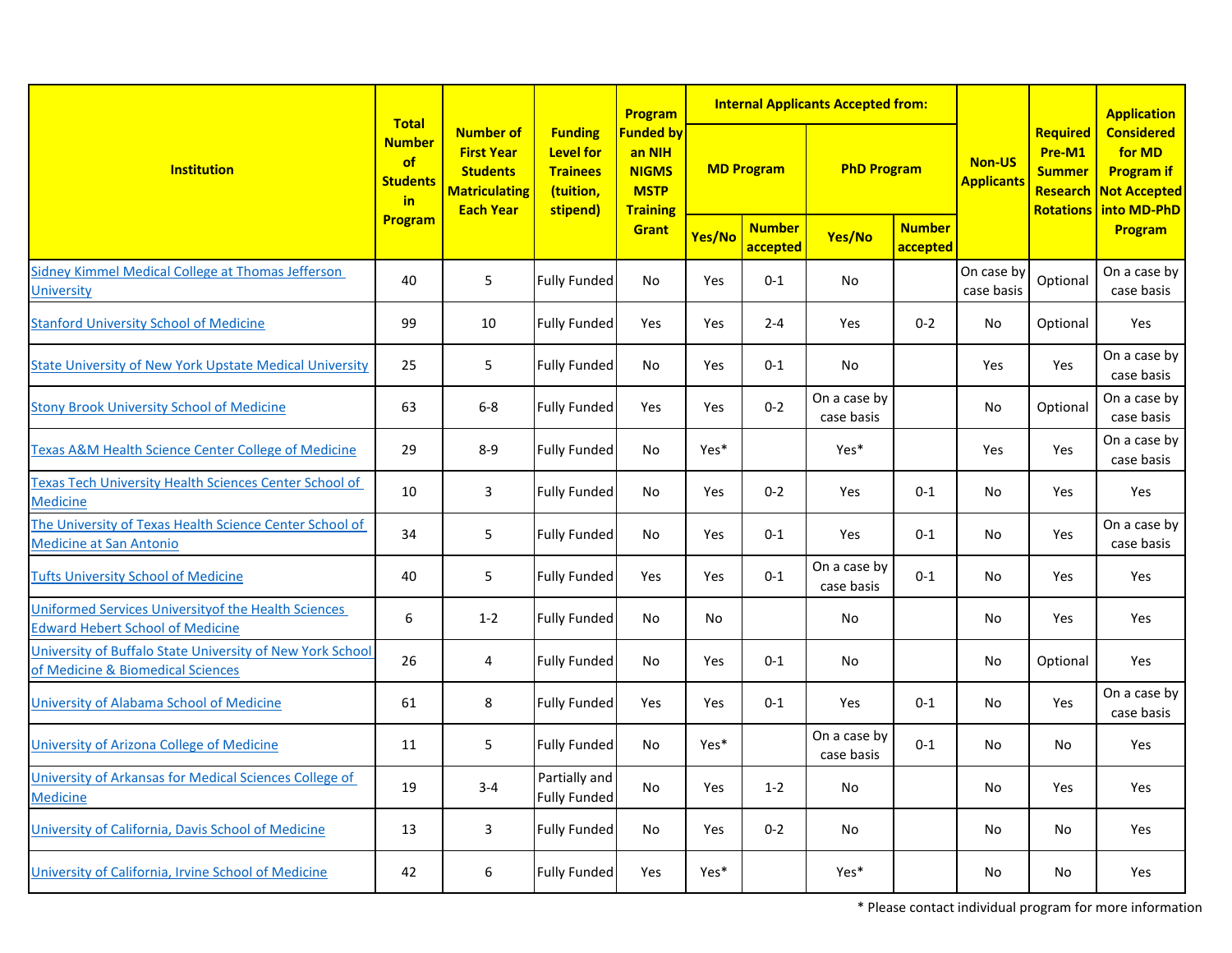|                                                                               | <b>Total</b>                                 |                                                                                                      |                                                                                | Program                                                                      |                   |                           | <b>Internal Applicants Accepted from:</b> |                           |                             | <b>Application</b>                                                  |                                                                                 |
|-------------------------------------------------------------------------------|----------------------------------------------|------------------------------------------------------------------------------------------------------|--------------------------------------------------------------------------------|------------------------------------------------------------------------------|-------------------|---------------------------|-------------------------------------------|---------------------------|-----------------------------|---------------------------------------------------------------------|---------------------------------------------------------------------------------|
| <b>Institution</b>                                                            | <b>Number</b><br>of<br><b>Students</b><br>in | <b>Number of</b><br><b>First Year</b><br><b>Students</b><br><b>Matriculating</b><br><b>Each Year</b> | <b>Funding</b><br><b>Level for</b><br><b>Trainees</b><br>(tuition,<br>stipend) | <b>Funded by</b><br>an NIH<br><b>NIGMS</b><br><b>MSTP</b><br><b>Training</b> | <b>MD Program</b> |                           | <b>PhD Program</b>                        |                           | Non-US<br><b>Applicants</b> | Required<br>Pre-M1<br><b>Summer</b><br>Research<br><b>Rotations</b> | <b>Considered</b><br>for MD<br><b>Program if</b><br>Not Accepted<br>into MD-PhD |
|                                                                               | Program                                      |                                                                                                      |                                                                                | Grant                                                                        | Yes/No            | <b>Number</b><br>accepted | Yes/No                                    | <b>Number</b><br>accepted |                             |                                                                     | Program                                                                         |
| University of California, Los Angeles David Geffen School<br>of Medicine      | 102                                          | $11 - 17$                                                                                            | Fully Funded                                                                   | Yes                                                                          | Yes*              |                           | On a case by<br>case basis                | $1 - 2$                   | No                          | <b>No</b>                                                           | Yes                                                                             |
| University of California, San Diego School of Medicine                        | 68                                           | $10-13$                                                                                              | <b>Fully Funded</b>                                                            | Yes                                                                          | Yes               | $0 - 2$                   | On a case by<br>case basis                | $0 - 2$                   | No                          | Yes                                                                 | Yes                                                                             |
| University of California, San Francisco School of<br><b>Medicine</b>          | 100                                          | 12                                                                                                   | <b>Fully Funded</b>                                                            | Yes                                                                          | Yes               | $1 - 2$                   | No                                        |                           | No                          | Optional                                                            | On a case by<br>case basis                                                      |
| University of Chicago Pritzker School of Medicine MSTP                        | 57                                           | 9                                                                                                    | <b>Fully Funded</b>                                                            | Yes                                                                          | No                |                           | No                                        |                           | On case by<br>case basis    | <b>No</b>                                                           | On a case by<br>case basis                                                      |
| University of Chicago Pritzker School of Medicine MeSH                        | 5                                            | $\mathbf{1}$                                                                                         | Partially and<br><b>Fully Funded</b>                                           | <b>No</b>                                                                    | Yes*              |                           | No                                        |                           | On case by<br>case basis    | <b>No</b>                                                           | Yes                                                                             |
| University of Chicago Pritzker School of Medicine GDDTP                       | 11                                           | $\overline{2}$                                                                                       | <b>Fully Funded</b>                                                            | No                                                                           | Yes               | $1 - 3$                   | On a case by<br>case basis                | $0 - 1$                   | No                          | Optional                                                            | No                                                                              |
| University of Cincinnati College of Medicine                                  | 53                                           | $\overline{7}$                                                                                       | <b>Fully Funded</b>                                                            | Yes                                                                          | Yes               | 1                         | No                                        |                           | No                          | Yes                                                                 | On a case by<br>case basis                                                      |
| University of Colorado School of Medicine                                     | 69                                           | 9                                                                                                    | <b>Fully Funded</b>                                                            | Yes                                                                          | No                |                           | No                                        |                           | No                          | Optional                                                            | On a case by<br>case basis                                                      |
| University of Florida College of Medicine                                     | 39                                           | $\overline{7}$                                                                                       | <b>Fully Funded</b>                                                            | No                                                                           | Yes               | $0 - 1$                   | On a case by<br>case basis                | $0 - 1$                   | <b>No</b>                   | <b>No</b>                                                           | On a case by<br>case basis                                                      |
| University of Illinois College of Medicine                                    | 60                                           | 11                                                                                                   | <b>Fully Funded</b>                                                            | Yes                                                                          | Yes               | $1 - 2$                   | Yes                                       | $\mathbf{1}$              | No                          | Yes                                                                 | Yes                                                                             |
| University of Iowa Roy J. and Lucille A. Carver College of<br><b>Medicine</b> | 66                                           | 9                                                                                                    | <b>Fully Funded</b>                                                            | Yes                                                                          | Yes               | $0 - 3$                   | On a case by<br>case basis                | $0 - 1$                   | No                          | Optional                                                            | Yes                                                                             |
| University of Kansas School of Medicine                                       | 27                                           | 3                                                                                                    | <b>Fully Funded</b>                                                            | No                                                                           | Yes               | $\mathbf{1}$              | No                                        |                           | No                          | Optional                                                            | On a case by<br>case basis                                                      |
| University of Kentucky College of Medicine                                    | 26                                           | 3                                                                                                    | Fully Funded                                                                   | No                                                                           | Yes               | $\mathbf{1}$              | Yes                                       | $\mathbf{1}$              | On case by<br>case basis    | Yes                                                                 | On a case by<br>case basis                                                      |
| University of Kentucky College of Medicine                                    | 28                                           | 5                                                                                                    | <b>Fully Funded</b>                                                            | No                                                                           | Yes               | $1 - 3$                   | On a case by<br>case basis                | $0 - 1$                   | On case by<br>case basis    | Optional                                                            | Yes                                                                             |
| University of Louisville School of Medicine                                   | 13                                           | $\overline{2}$                                                                                       | <b>Fully Funded</b>                                                            | No                                                                           | Yes*              |                           | No                                        |                           | On case by<br>case basis    | Yes                                                                 | On a case by<br>case basis                                                      |

\* Please contact individual program for more information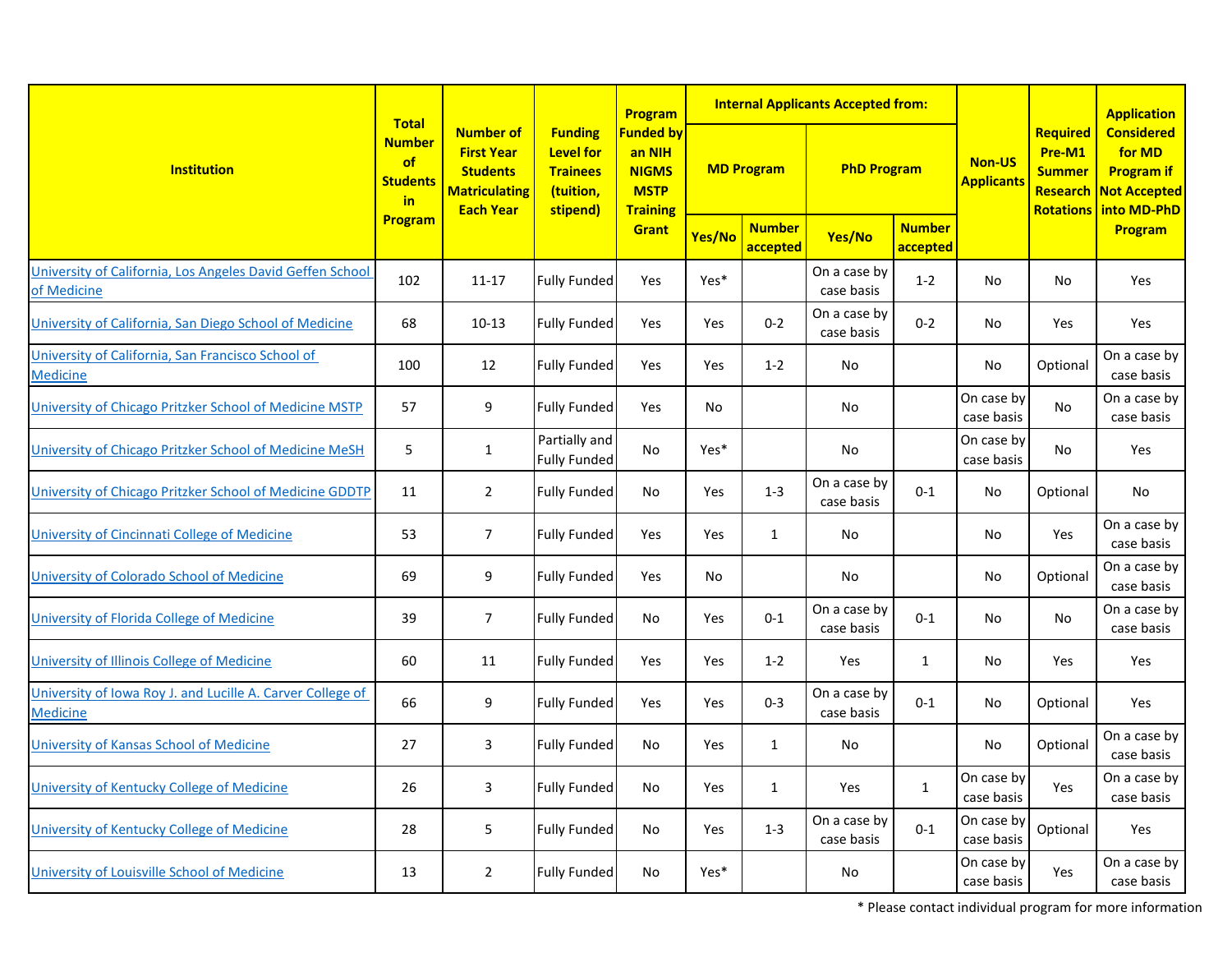| <b>Institution</b>                                                       | <b>Total</b>                                 |                                                                                                      |                                                                                | Program                                                                               | <b>Internal Applicants Accepted from:</b> |                           |                            |                           |                                    |                                                         | <b>Application</b>                                                                              |
|--------------------------------------------------------------------------|----------------------------------------------|------------------------------------------------------------------------------------------------------|--------------------------------------------------------------------------------|---------------------------------------------------------------------------------------|-------------------------------------------|---------------------------|----------------------------|---------------------------|------------------------------------|---------------------------------------------------------|-------------------------------------------------------------------------------------------------|
|                                                                          | <b>Number</b><br>of<br><b>Students</b><br>in | <b>Number of</b><br><b>First Year</b><br><b>Students</b><br><b>Matriculating</b><br><b>Each Year</b> | <b>Funding</b><br><b>Level for</b><br><b>Trainees</b><br>(tuition,<br>stipend) | <b>Funded by</b><br>an NIH<br><b>NIGMS</b><br><b>MSTP</b><br><b>Training</b><br>Grant | <b>MD Program</b>                         |                           | <b>PhD Program</b>         |                           | <b>Non-US</b><br><b>Applicants</b> | Required<br>Pre-M1<br><b>Summer</b><br><b>Rotations</b> | <b>Considered</b><br>for MD<br><b>Program if</b><br><b>Research Not Accepted</b><br>into MD-PhD |
|                                                                          | Program                                      |                                                                                                      |                                                                                |                                                                                       | Yes/No                                    | <b>Number</b><br>accepted | Yes/No                     | <b>Number</b><br>accepted |                                    |                                                         | <b>Program</b>                                                                                  |
| University of Maryland School of Medicine                                | 49                                           | $\overline{7}$                                                                                       | <b>Fully Funded</b>                                                            | Yes                                                                                   | Yes                                       | $0 - 1$                   | On a case by<br>case basis | $0 - 1$                   | Yes                                | Optional                                                | Yes                                                                                             |
| <b>University of Massachusetts Medical School</b>                        | 77                                           | 10                                                                                                   | Fully Funded                                                                   | Yes                                                                                   | Yes                                       | $0 - 1$                   | On a case by<br>case basis | $0 - 1$                   | No                                 | Yes                                                     | No                                                                                              |
| University of Miami Leonard M. Miller School of<br><b>Medicine</b>       | 38                                           | $5-6$                                                                                                | <b>Fully Funded</b>                                                            | No                                                                                    | Yes                                       | $0 - 1$                   | No                         |                           | No                                 | Optional                                                | Yes                                                                                             |
| <b>University of Michigan Medical School</b>                             | 92                                           | 11                                                                                                   | Fully Funded                                                                   | Yes                                                                                   | Yes                                       | $\mathbf{1}$              | Yes                        | $0 - 1$                   | No                                 | Optional                                                | On a case by<br>case basis                                                                      |
| University of Minnesota Medical School                                   | 59                                           | $8 - 10$                                                                                             | <b>Fully Funded</b>                                                            | Yes                                                                                   | Yes                                       | $0 - 1$                   | Yes                        | $0 - 1$                   | Yes                                | Yes                                                     | No                                                                                              |
| University of Mississippi School of Medicine                             | 11                                           | $2 - 3$                                                                                              | Fully Funded                                                                   | No                                                                                    | Yes                                       | $0 - 1$                   | No                         |                           | No                                 | Yes                                                     | Yes                                                                                             |
| University of Nebraska College of Medicine                               | 35                                           | $3 - 5$                                                                                              | <b>Fully Funded</b>                                                            | No                                                                                    | Yes                                       | $1 - 2$                   | On a case by<br>case basis | $0 - 1$                   | No                                 | Yes                                                     | On a case by<br>case basis                                                                      |
| University of North Carolina at Chapel Hill School of<br><b>Medicine</b> | 75                                           | 10                                                                                                   | Fully Funded                                                                   | Yes                                                                                   | Yes                                       | $1 - 2$                   | Yes                        | $0 - 1$                   | No                                 | Optional                                                | No                                                                                              |
| University of Oklahoma College of Medicine                               | 9                                            | $\mathbf{1}$                                                                                         | <b>Fully Funded</b>                                                            | No                                                                                    | Yes                                       | $0-1$                     | No                         |                           | No                                 | Yes                                                     | Yes                                                                                             |
| University of Pittsburgh School of Medicine                              | 71                                           | 11                                                                                                   | Fully Funded                                                                   | Yes                                                                                   | Yes                                       | $0 - 1$                   | No                         |                           | No                                 | Yes                                                     | On a case by<br>case basis                                                                      |
| University of Puerto Rico School of Medicine                             | 8                                            | $1 - 2$                                                                                              | Partially and<br><b>Fully Funded</b>                                           | No                                                                                    | Yes                                       | $0 - 2$                   | No                         |                           | No                                 | Optional                                                | On a case by<br>case basis                                                                      |
| University of Rochester School of Medicine & Dentistry                   | 63                                           | 8                                                                                                    | <b>Fully Funded</b>                                                            | Yes                                                                                   | Yes                                       | $0 - 2$                   | Yes                        | $0 - 1$                   | No                                 | No                                                      | On a case by<br>case basis                                                                      |
| University of South Dakota, Sanford School of Medicine                   | 15                                           | $\overline{2}$                                                                                       | Fully Funded                                                                   | No                                                                                    | No                                        |                           | No                         |                           | No                                 | No                                                      | On a case by<br>case basis                                                                      |
| University of Texas Medical Branch School of Medicine                    | 40                                           | $\mathbf{3}$                                                                                         | Fully Funded                                                                   | No                                                                                    | Yes*                                      |                           | Yes*                       |                           | No                                 | Yes                                                     | No                                                                                              |
| University of Texas Medical School at Houston                            | 49                                           | 5                                                                                                    | <b>Fully Funded</b>                                                            | No                                                                                    | Yes*                                      |                           | Yes*                       |                           | No                                 | Yes                                                     | No                                                                                              |